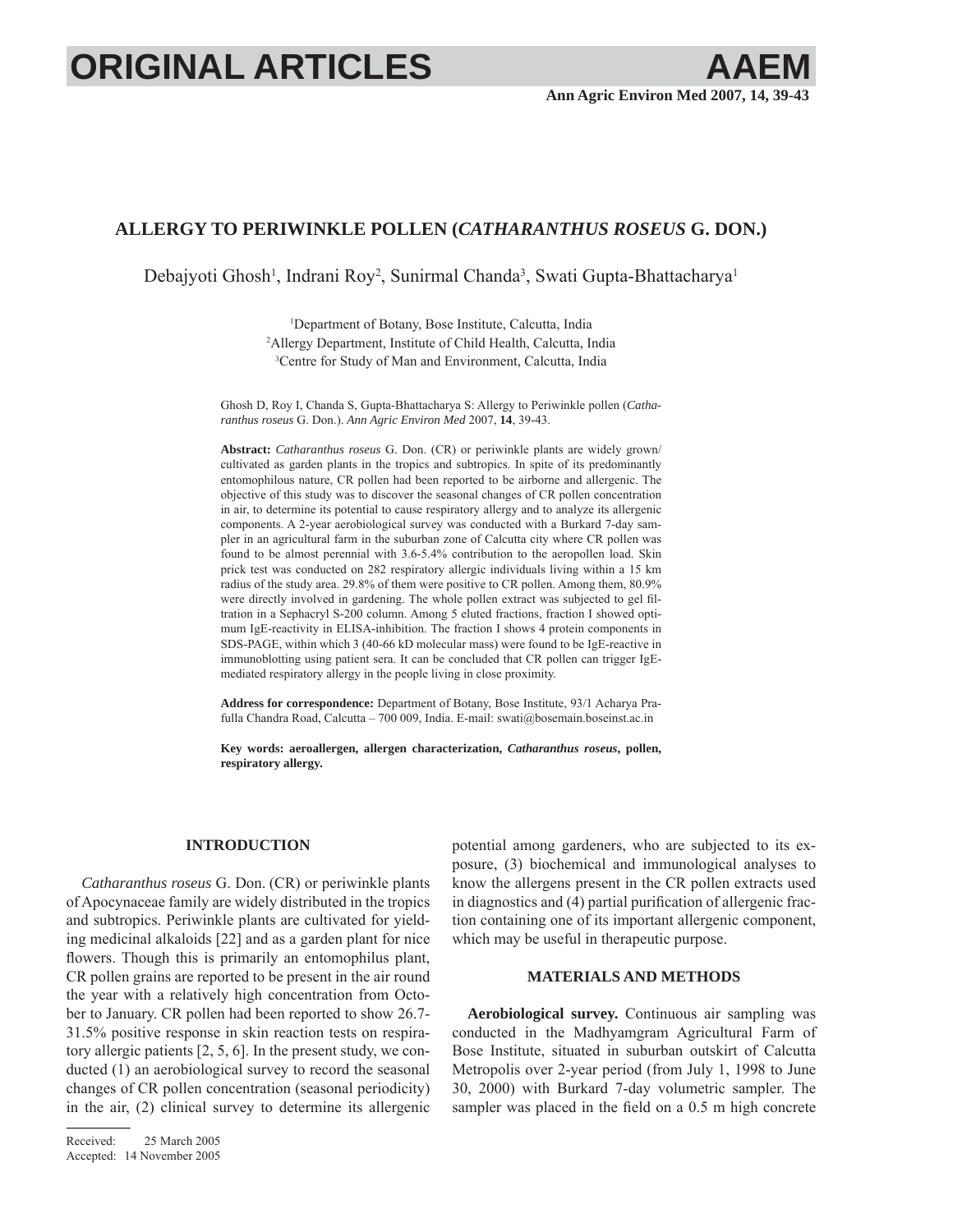base. The exposed slides were mounted and trapped pollen grains were microscopically counted following guidelines of the British Aerobiology Federation [33] to study the periodicity patterns.

**Source materials.** Fresh pollen samples were collected from the flowering plants. The batch used for the entire study contained not more than 5% non-pollen impurities (in term of the number of counted particles).

**Extract Preparation.** Pollen samples were defatted with diethyl ether and extracted in phosphate buffered saline (PBS, 0.1 M Na-phosphate containing 0.15 M NaCl, pH 7.2) by continuous stirring at 4°C for 16h in 1:50 w/v ratio. After centrifugation at 12,500 g for 40 min, the clear supernatant was dialyzed and passed through a 0.22 μm Millipore filter (Millipore Corp., Bedford, USA). The filtrate was then lyophilized and stored at -70°C in aliquots of known volume in sterile vials. The protein content of whole extract and fractions were determined following Lowry's method [20].

**Study group.** 282 respiratory allergic patients were recruited in the patient group when attending the allergy clinic in the Institute of Child Health, Calcutta during 2000-2003. 112 (39.7%) of them had allergic rhinitis, 80 (28.4%) had bronchial asthma and 90 (31.91%) had the combination of both allergic rhinitis and bronchial asthma as per physicians' diagnosis. The age range of this group was 19-64 years (mean age  $32.28 \pm 2.1$  years). The gender ratio of this group was male/female  $= 110/172 = 0.64$ . The patients with severe perennial asthma, pregnancy/lactation, malignancy and other systemic diseases were excluded. 76 non-sensitized volunteers (confirmed by negative skin reaction and IgE-ELISA) having no history of previous or current episode of any allergic, systemic or joint diseases in themselves/their families were recruited in control group. The subjects were selected from the suburban area who were residing within 15 km distance of the study field. The demographic data of study group (patient and control group) has been described in Table 1. The recruitment of study group was approved by the Ethics Committee of the hospital.

**Skin prick tests (SPT) and sera collection.** Skin prick tests were carried out with CR pollen extracts (1:50 w/v) on 282 adult subjects with case history of allergic rhinitis or mild intermittent allergic asthma. All of them were reporting CR plants growing in their surroundings when attending the Allergy Clinic of the Institute of Child Health, Calcutta, during 2000-2003. The exclusion criteria were perennial or severe asthma, pregnancy or lactation, malignancy or other severe systemic diseases during skin testing or sera collection. To avoid masking of possible symptoms, corticosteroids and antihistamines were prohibited. The study was approved by the Ethics Committee of the hospital.

Table 1. Characteristics of respiratory allergic patients and control subjects selected for study.

| <b>Patient group:</b>                              |                                                                  |
|----------------------------------------------------|------------------------------------------------------------------|
| Total no. $(n) = 282$                              | Male/Female = $110/172 = 0.64$                                   |
| Age (Years):                                       |                                                                  |
| $Range = 19-64$                                    | Mean Age $(X \pm SD) = 32.3 \pm 2.10$                            |
| Symptomatic diagnoses                              |                                                                  |
| Allergic rhinitis: $n = 112$ (39.7%)               |                                                                  |
| Allergic asthma: $n = 80$ (28.4%)                  |                                                                  |
|                                                    | Combination of allergic rhinitis and asthma: $n = 90$ (31.9%)    |
| <b>Positive in skin reaction:</b>                  |                                                                  |
| Total no. $= 84 (29.78%)$                          | Male/Female = $38/46 = 0.83$                                     |
| Direct involvement in gardening (n) = $68$ (80.9%) |                                                                  |
|                                                    | No. of patients with $+2$ /more level of reaction (n) = 6 (7.1%) |
| Control group                                      |                                                                  |
| Total no. $= 76$                                   | Male/Female = $30/46 = 0.65$                                     |
| Age (Years):                                       |                                                                  |
| $Range = 23-69$                                    | Mean Age $(X \pm SD) = 33.5 \pm 1.80$                            |

Histamine diphosphate (10 mg/ml) and PBS were used as positive and negative controls respectively. The reaction measurement was performed after 20 minutes. According to international guidelines, positivity was defined as mean wheal diameter  $\geq 3$ mm, larger than compared with negative control [9]. The reaction was graded from  $+1$  to  $+3$  level  $(+1 =$  erythema, 20 mm in diameter,  $+2 =$  erythema >20 mm in diameter,  $+3$  = wheal and erythema) according to Stytis *et al.* [32]. Control sera were collected from nonsensitized healthy volunteers (confirmed by negative skin reaction and IgE-ELISA) having no history of previous or current episode of any allergic, systemic or joint diseases in them and their families.

**Polyacrylamide gel electrophoresis with sodium dodecyl sulfate (SDS-PAGE).** SDS-PAGE analysis of whole pollen extract and fractions were performed according to Laemmli [19]. The isolated allergenic fraction of CR pollen was studied in native (untreated) condition according to Hames [17].

**Fractionation of CR pollen allergen.** The total protein of whole pollen extract was precipitated by 0-90% saturation of  $(NH_4)_2SO_4$ . The precipitation was dissolved in PBS and dialyzed (mol. cut-off limit 10,000) to remove traces of ammonia and stored at -70°C. The concentrated protein (6 mg/ml) solution was subjected to Sephacryl S-200 column  $(d = 2.4$  cm, h = 55.5 cm) equilibrated with 10 mM PBS, pH 7.2 for gel filtration. The fractions were collected in 3 ml aliquots (void volume 83 ml, flow rate 12 ml/h) at  $4^{\circ}$ C and the elution was monitored at 280 nm using a spectrophotometer.

**Enzyme linked immunosorbent assay (ELISA) and ELISA inhibition.** ELISA was performed to determine CR pollen specific IgE levels in individual patient sera using anti-human IgE horseradish peroxidase conjugate (Sigma) in 1: 1200 dilution and o-phenylene diamine substrate [10].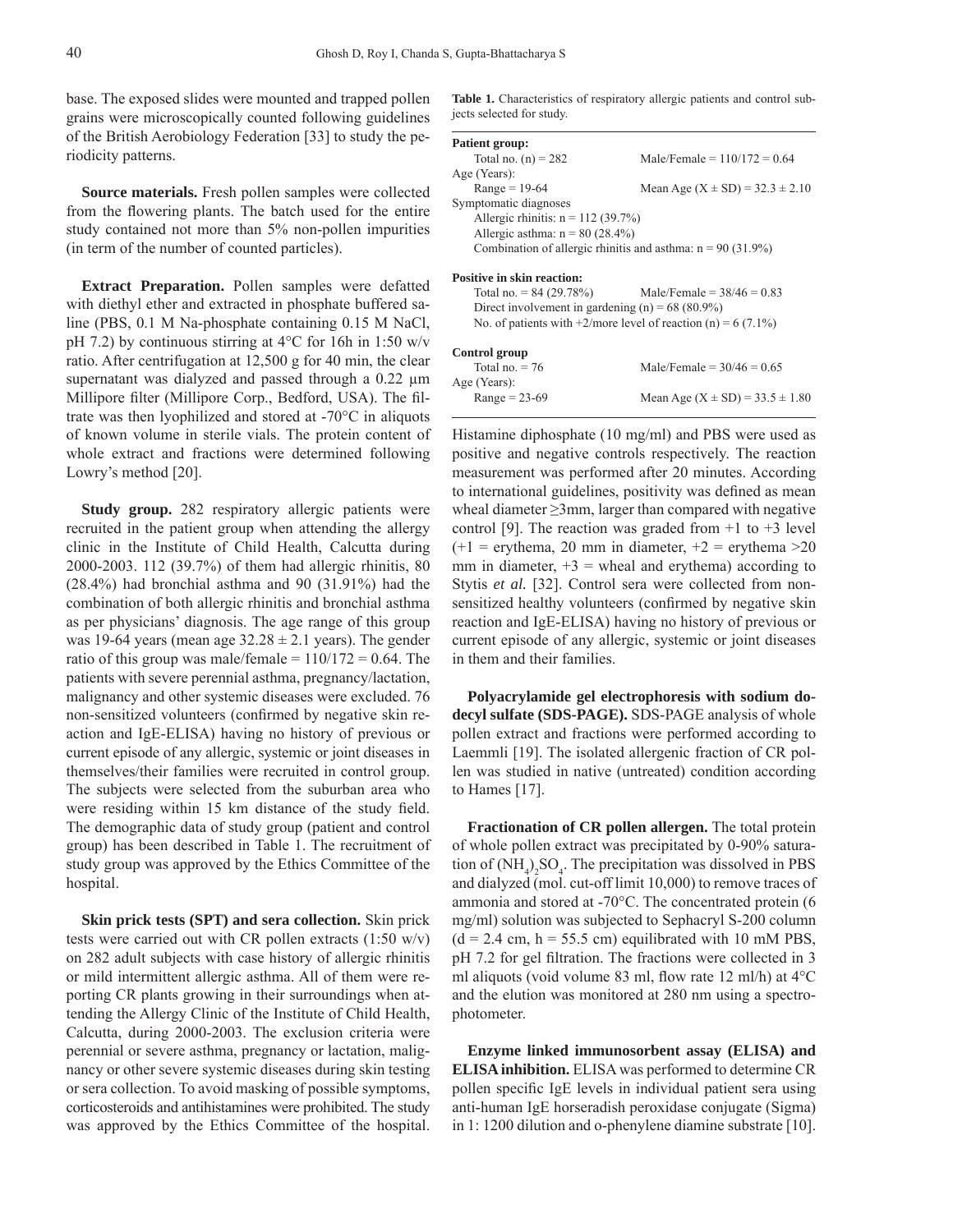

**Figure 1.** Scanning electron micrograph of *Catharanthus roseus* pollen  $(x500)$ .

The absorbance was measured with an ELISA reader at 492 nm. The individual serum having P/N value (ratio of optical density of patient sera with respect to control) > 3.0 were used for immunoblotting [4]. In immunoblotting the control value was the mean derived from the panel of 12 normal (selected from control group) sera. ELISA inhibition was performed by overnight pre-incubation of patient sera with equal volume of (a) whole extract (100 μg protein/ml) and (b) fractions of CR pollen extract with varying protein concentrations at 4°C. The inhibited serum was then used in ELISA with anti-IgE horseradish peroxidase conjugate. Percentage inhibition was calculated as:

#### % Inhibition = O.D. of test sample - O.D. of inhibited sample × 100 O.D. of test sample

The 0% inhibition was obtained by incubating serum samples with PBS. A dose-response curve was obtained by plotting the percentage of inhibition against the log of protein concentrations.

**IgE specifi c immunoblotting.** IgE-immunoblotting was performed onto PVDF membrane according to Sambrook *et al.* [24] for whole pollen extract and isolated fractions. Serum was diluted in 1:5  $(v/v)$  ratio in PBS. The IgE-reactive bands were detected with anti human IgE (Sigma) coupled with horseradish peroxidase enzyme (1:500 v/v dilution and diaminobenzidine as substrate.







**Figure 3.** Gel filtration of whole extract of *Catharanthus roseus* pollen in Sephacryl S-200 column.

#### **RESULTS**

**Aerobiological study.** In the volumetric air sampling of the agricultural farm, CR pollen (Fig. 1) was found to be almost perennial (except in July of both 1998 and 1999). This pollen concentration showed the peak in March, when it contributed 5.4% (1999) and 3.6% (2000) of total aeropollen load respectively (Fig. 2).

**Clinical study.** We selected 282 adult patients  $(M/F =$ 110/172, Mean age  $32.3 \pm 2.1$  years,  $FEV_1 < 80\%$ ) with allergic rhinitis, allergic asthma and combination of both (Tab. 1) for skin reaction study. 84 (29.8%) of the study population showed positive skin reaction towards CR pollen extract in SPT. Among the positive subjects, 6 (7.1%) showed  $+2$ /more level of reaction. 68 (80.9%) of the susceptible patients were found to be directly involved in gardening and reported CR plant exposure.

**Fractionation of CR pollen extract.** The whole protein extract of CR pollen gave rise of five fractions (Fr. I – Fr. V) corresponding to five peaks in Sephacryl S-200 column (Fig. 3).



**Figure 4.** IgE-ELISA inhibition with pooled patient sera using different fractions of *Catharanthus roseus* pollen in comparison with crude extract.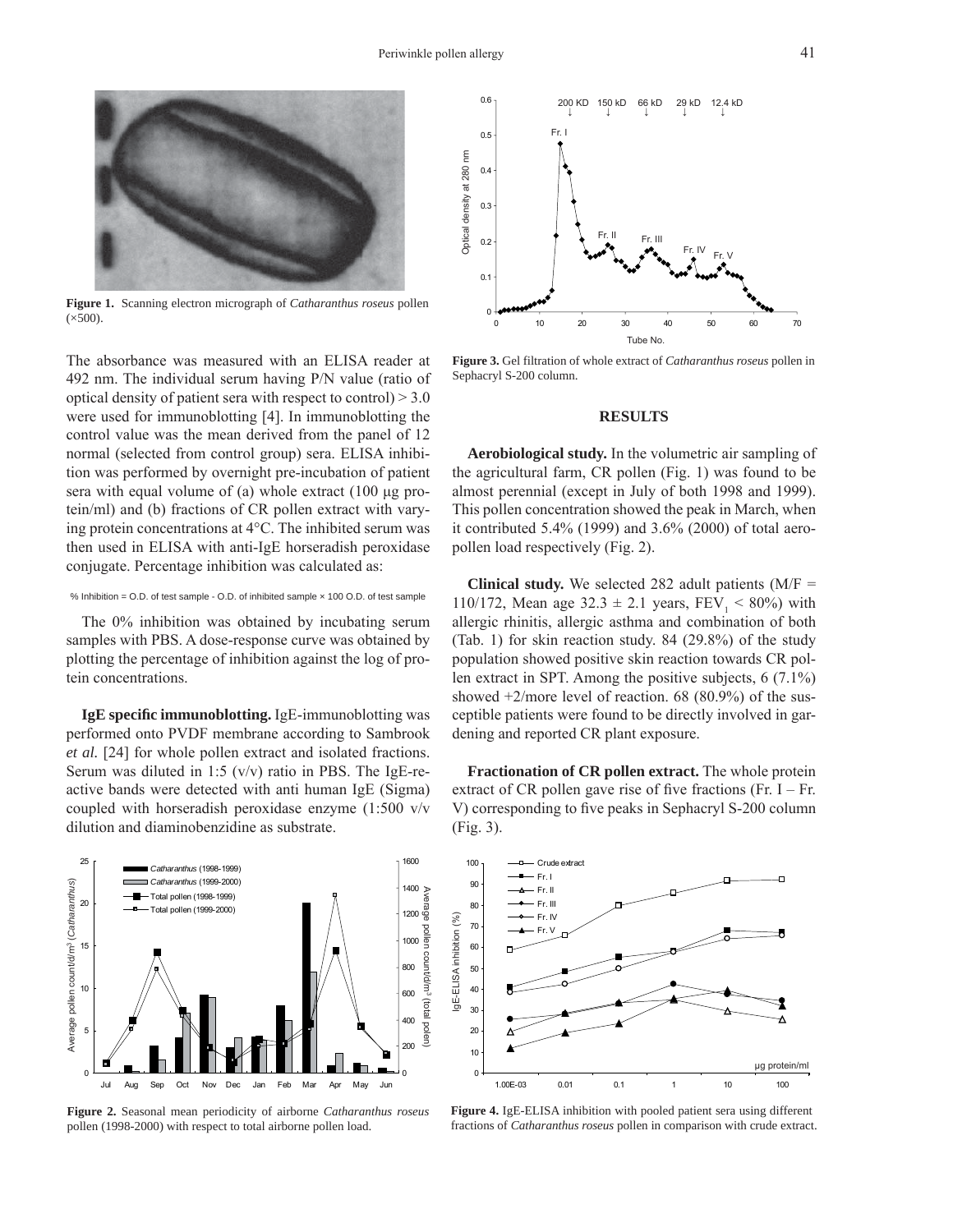$97 -$ 66 55 31 21 14 M C FB

**Figure 5.** The whole extract (C) & Fraction I (F) of *Catharanthus roseus* pollen and IgE-immunoblot of Fraction I (B) using PVDF membrane, M > Molecular weight marker.

**IgE ELISA inhibition.** The allergenic potential of each fraction was then studied by IgE ELISA inhibition with pooled sera of seven patients [with P/N value (the ratio of o.d. of patients with normal/control serum)  $> 3.5$  in IgE ELISA]. The Fr. I showed 50% inhibition with  $\leq 0.1$  µg of protein (Fig. 4), whereas Fr. IV attained 50% inhibition with 0.1 μg of protein. Fractions II and III failed to reach that value within the concentration range studied.

**SDS-PAGE and immunoblotting.** In the 11% SDS-PAGE, whole extract of CR pollen showed 20-25 protein components within the molecular weight range of 14 to 66 kD (Fig. 5). The Fr. I showed the presence of four protein components. In immunoblotting with pooled CR sensitive patient sera, three bands of 47, 58 and 66 kD molecular mass were found to be IgE reactive.

#### **DISCUSSION**

Airborne pollen grains are the earliest known allergen to cause human respiratory allergy. Generally it was considered that the entomophilous plants are allergy-safe as their pollen grains have less chance to be dispersed in air in larger quantities. In spite of that, there are a number of aeropalynological studies [1, 5, 21, 34] from different parts of India in which entomophilous pollen grains had been reported to be airborne. A number of important allergenic pollen types, e.g., the pollen grains of *Cassia* sp.[26], *Anacardium occidentale* (cashew) [12], *Brassica campestris* [29], *Brasica napus* (oilseed rape) [13], *Helianthus annus* (sunfl ower) [18], *Ligustrum* sp. (privet) [3], *Olea europea* (olive) [14], etc., are primarily entomophilous.

In the present study the two-year continuous aerobiological survey in an agricultural farm showed a consistent presence of *Catharanthus* pollen in the air. After recruitment of patient group residing in the suburban zone near sampling site, it was found that all of them resided within 15 km distance from the site. The selected respiratory allergic patients had a fair chance of exposure to CR pollen. Among the sensitive (29.8%) patients, 80.9% were involved in gardening and could have possible exposure to airborne CR pollen. There are a number of reports describing cases of occupational allergy by flowers  $[8, 11, 15]$ . Studies on work-related allergic symptoms had revealed prevalence of sensitization to relevant pollen for Chrysanthemum [15] and bell pepper [16]. In this respect, CR pollen clearly showed a putative role of this pollen as causal agent of occupational respiratory allergy among gardeners of the study area. In the next step, a detail case study on the CR sensitized gardeners is required to confirm their disorder as occupational disease.

In addition, environmental factors are often reported to play a role to make a pollen allergenic. Interaction with atmospheric dust [23], microbial flora [30], gaseous pollutants [25] and bacterial endotoxin [31] evidently strengthen the allergenic potential of airborne pollen grains.

In the immunochemical analyses the Fr. I of CR pollen whole extract had been found to contain three IgE- reactive components of 47, 48 & 66 kD molecular weight. The role of characterized allergens are very important in the diagnoses and therapy of allergic disorders [7, 28]. This partially purified allergenic fraction may be useful [28] in therapeutic purposes in sensitive patients after detail and in depth analyses.

Hence, in this study, it is evident that the CR pollen is airborne. In spite of its entomophilous nature, CR pollen contributes 3.6-5.4% of total aeropollen load of the study area. In the clinical survey, CR pollen showed 29.8% positive skin reaction among the population of 282 respiratory allergic patients, most of which are involved in gardening. In immunochemical analyses a number of allergenic protein fractions had been detected from the whole protein extract of CR pollen and partial purification of its major allergenic fraction Fr.I will be helpful in allergy diagnostics and therapy of patients susceptible to CR pollen. Finally, CR pollen can be listed as an important occupational aeroallergen (where people are involved in gardening) from India.

#### **REFERENCES**

1. Agashe SN: Airborne entomophilous pollen – potential source of allergy. **In:** Tilak ST (Eds.): *Recent Researches in Ecology: Environment and Pollution*, 153-157. Today and Tomorrows Printers & Publishers, New Delhi 1989.

2. Banik S, Chanda S: Airborne pollen survey of central Calcutta, India, in relation to allergy. *Grana* 1992, **31**, 72-75.

3. Carinanos P, Alcazar P, Galan C, Dominguez E: Privet pollen (*Ligustrum* sp.) as potential cause of pollinosis in the city of Cordoba, southwest Spain. *Allergy* 2002, **57**, 92-97.

4. Chakraborty P, Chowdhury I, Gupta-Bhattacharya S, Gupta S, Sengupta DN, Chanda S: Clinico-immunologic studies on *Phoenix sylvestris* Roxb. pollen: An aeroallergen from Calcutta, India. *Allergy* 1999, **54**, 85-89.

5. Chakraborty P, Gupta Bhattacharya S, Chakraborty C, Lacey J, Chanda S: Airborne allergenic pollen grains on a farm in West Bengal, India. *Grana* 1998, **37**, 53-57.